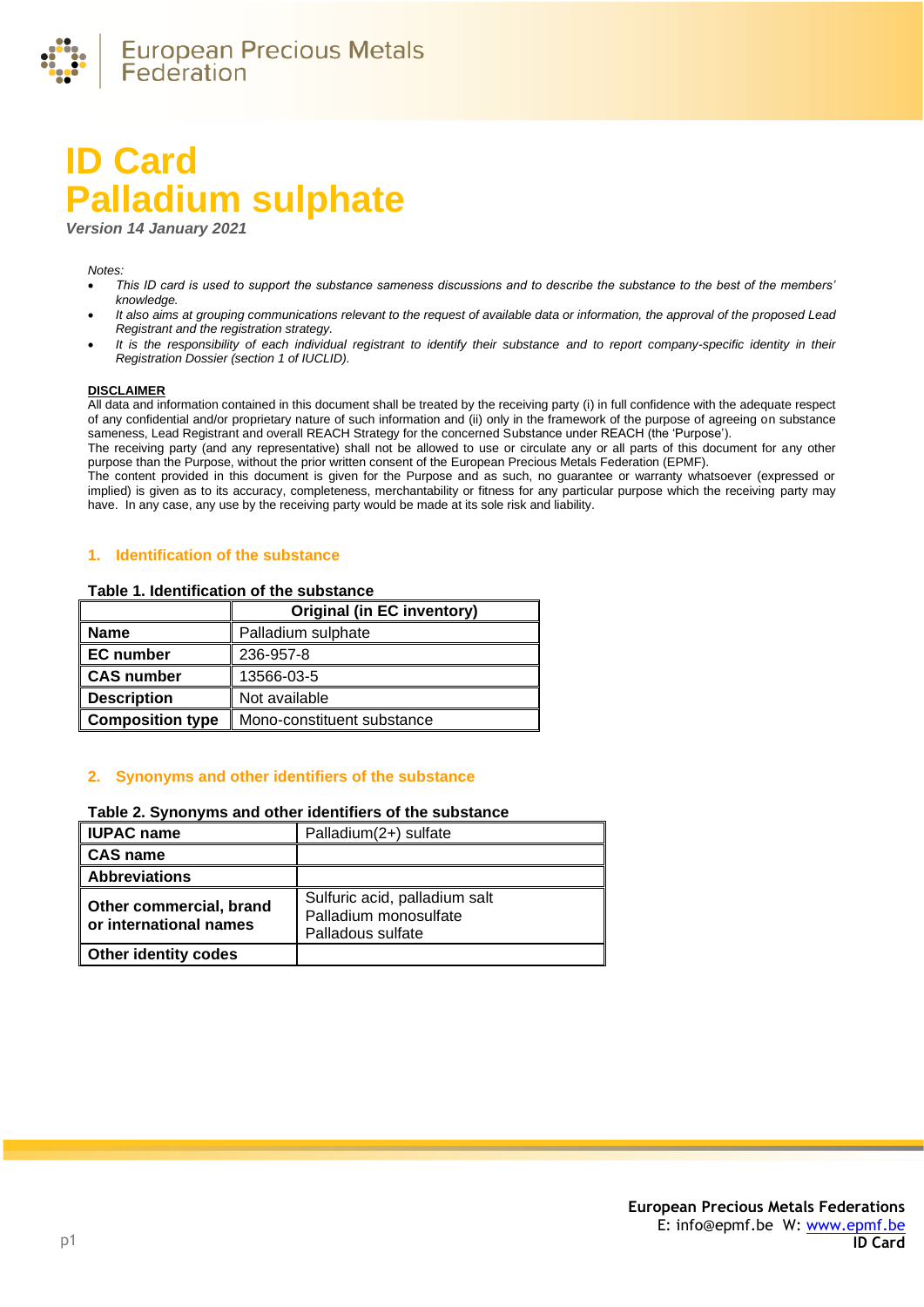

# **3. Substances (with core identifiers) also falling under this substance (with justification)**

| <b>Name</b>                                | EC.<br>number | <b>CAS number</b> | <b>Justification</b>                                                                                                                                                                                                           |
|--------------------------------------------|---------------|-------------------|--------------------------------------------------------------------------------------------------------------------------------------------------------------------------------------------------------------------------------|
| Palladium(2+) sulfate<br>hydrate $(1:1:2)$ |               | 13444-98-9        | According to Annex V(6) of the REACH<br>Regulation, hydrates of a substance are exempted<br>from Registration provided that the anhydrous form<br>has been registered by the manufacturer or<br>importer using this exemption. |

#### **Table 3. Substances also falling under this substance**

# **4. Information related to molecular and structural formula of the substance**

#### **Table 4. Information related to molecular and structural formula of the substance**

| <b>Molecular formula</b>                                   | O4PdS (anhydrous basis)             |
|------------------------------------------------------------|-------------------------------------|
| Structural formula                                         | $0 = \frac{1}{5} - 0$<br>$OPd^{2+}$ |
| <b>Smiles notation</b>                                     | [Pd+2].[O-]S([O-])(=O)=O            |
| <b>Optical activity</b>                                    |                                     |
| <b>Typical</b><br>ratio of<br>(stereo)                     |                                     |
| <b>isomers</b>                                             |                                     |
| <b>Molecular Weight / Molecular</b><br><b>Weight range</b> | 202,48 g/mol (anhydrous basis)      |

# **5. Typical composition of the substance**

Palladium sulphate exists in anhydrous and hydrated form. All forms of Palladium sulphate will be addressed in the same Registration Dossier but are reported individually in IUCLID section 1.2.

#### **5.1. Palladium sulphate (anhydrous)**

#### **Table 5. Typical composition**

|                         | <b>Name</b>                                                                                                                                                                                                                                  | Symbol /<br>Formula                      | Min & Max<br>concentrations<br>(%)§ | <b>Typical</b><br>concentration<br>(%)§§ |
|-------------------------|----------------------------------------------------------------------------------------------------------------------------------------------------------------------------------------------------------------------------------------------|------------------------------------------|-------------------------------------|------------------------------------------|
| Main<br>constituent(s)* | Palladium sulphate                                                                                                                                                                                                                           | O <sub>4</sub> P <sub>d</sub> S          | $99 - 100$                          | >99                                      |
| Impurities#             | Several minor (especially metallic)<br>impurities which do not affect the<br>classification of the substance because of<br>their non-hazardous nature or because they<br>do not exceed the classification cut-off limits<br>in the substance | e.g. Ag,<br>Au, Cu,<br>Ir, Pt, Rh,<br>Ru | $0 - 1$                             | 1 >                                      |

**\*** ≥ 80 % (w/w) for mono-constituent substances; ≥ 10 % (w/w) and < 80 % (w/w) for multi-constituent substances.

**#** An impurity is an unintended constituent present in a substance, as produced. It may originate from the starting materials or be the result of secondary or incomplete reactions during the production process. While impurities are present in the final substance, they were not intentionally added.

§ Concentration ranges define the substance sameness criteria agreed by all Consortium Members in preparation of the communication with other SIEF members.

§§ Typical concentration refers to the representative sample used for testing.

The composition given above is the theoretical composition of Palladium sulphate (anhydrous). The anhydrous form is neither manufactured nor imported in the EEA market, only the hydrated form is.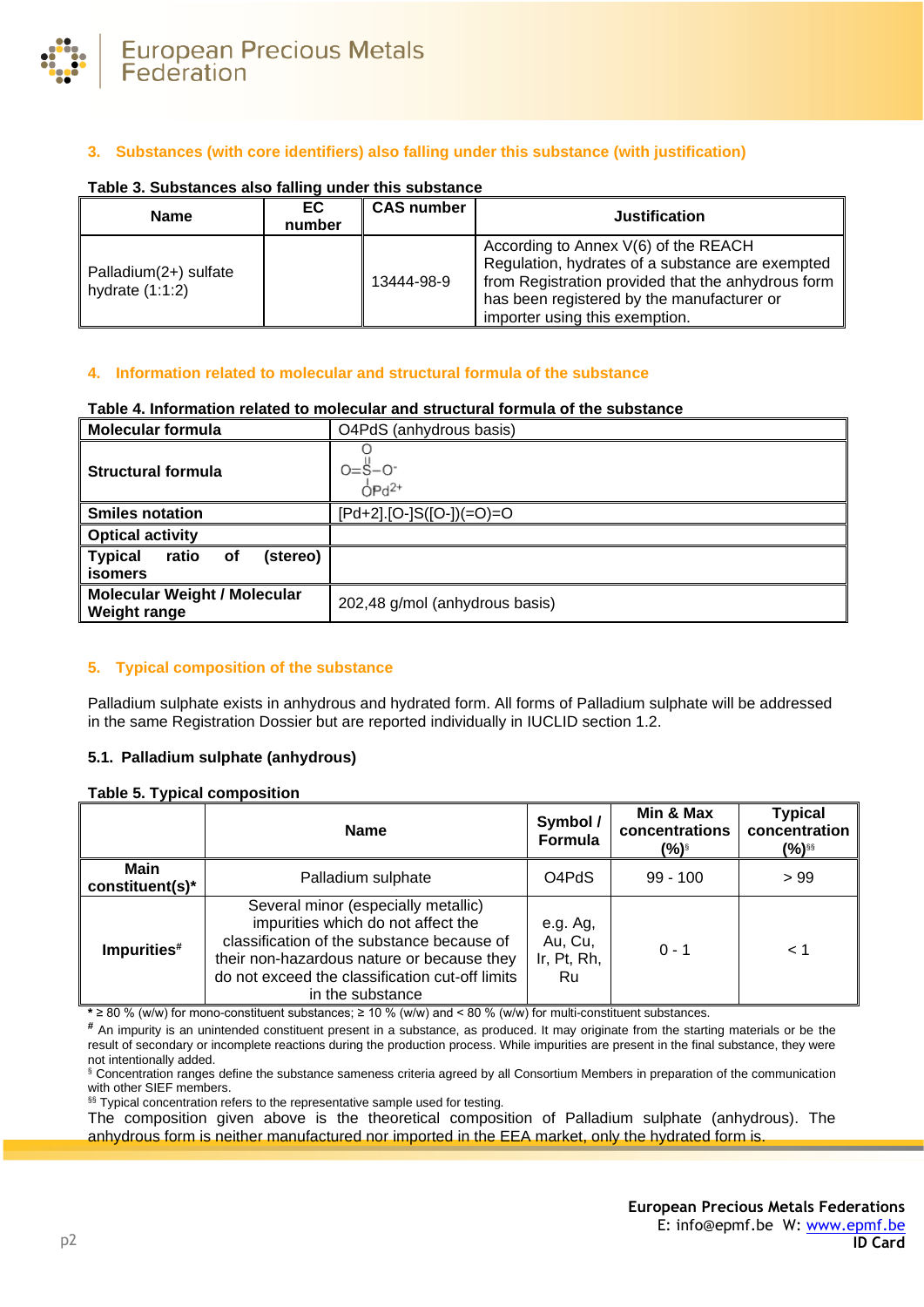

# **5.2. Palladium sulphate hydrate**

### **Table 6. Typical composition**

|                                | <b>Name</b>                                                                                                                                                                                                                                     | Symbol /<br><b>Formula</b>            | Min & Max<br>concentrations<br>(%)§ | <b>Typical</b><br>concentration<br>(%)§§ |
|--------------------------------|-------------------------------------------------------------------------------------------------------------------------------------------------------------------------------------------------------------------------------------------------|---------------------------------------|-------------------------------------|------------------------------------------|
| <b>Main</b><br>constituent(s)* | Palladium sulphate hydrate                                                                                                                                                                                                                      | O4PdS.2H2O                            | $99,4 - 100$ <sup>\$</sup>          | 99,8                                     |
| Impurities#                    | Several minor (especially metallic)<br>impurities which do not affect the<br>classification of the substance because<br>of their non-hazardous nature or<br>because they do not exceed the<br>classification cut-off limits in the<br>substance | e.g. Ag, Au,<br>Cu, Ir, Pt, Rh,<br>Ru | $0 - 0.6$                           | 0,2                                      |

**\*** ≥ 80 % (w/w) for mono-constituent substances; ≥ 10 % (w/w) and < 80 % (w/w) for multi-constituent substances.

**#** An impurity is an unintended constituent present in a substance, as produced. It may originate from the starting materials or be the result of secondary or incomplete reactions during the production process. While impurities are present in the final substance, they were not intentionally added.

§ Concentration ranges define the substance sameness criteria agreed by all Consortium Members in preparation of the communication with other SIEF members.

§§ Typical concentration refers to the representative sample used for testing.

 $$$  Corresponds to 44,35 – 44,65 % Pd.

The composition given above is typical and should therefore represent the majority of Palladium sulphate hydrate as manufactured and/or imported in the EEA market.

### **6. Information on appearance, physical state and properties of the substance**

# **Table 7. Appearance / physical state / properties of the solid substance Physical state** Solid **Physical form\*** | Crystalline

| THY SIGHT SLALG                        | oviiu                 |
|----------------------------------------|-----------------------|
| Physical form*                         | Crystalline           |
| Appearance                             | Green-brown crystals  |
| Particle size**                        | Fine to coarse powder |
| Does the solid hydrolyse?#             | Yes                   |
| Is the solid hygroscopic? <sup>§</sup> | Yes                   |

**\*** Crystalline form: solid material whose constituent atoms, molecules, or ions are arranged in an ordered pattern extending in all three spatial dimensions. Amorphous form: solid material whose constituent atoms, molecules, or ions are randomly arranged.

Nanoform: particles in the size range 1 - 100 nm (for full definition of a nanomaterial, see [http://ec.europa.eu/environment/chemicals/nanotech/index.htm#definition\)](http://ec.europa.eu/environment/chemicals/nanotech/index.htm#definition). Fine powder: particles in the size range 100 – 2.500 nm. Coarse powder: particles in the size range 2.500 nm – 1 mm. Massive object: particles in the size range > 1 mm.

**#** Hydrolysis: decomposition (cleavage of chemical bonds) by the addition of water.

**§** Hygroscopic substance: readily attracts moisture from its surroundings in open air, through either absorption or adsorption. Cf. also water/moisture content in **Error! Reference source not found.**.

# **7. Analytical data**

Annex VI of REACH requires the registrant to describe the analytical methods and/or to provide the bibliographical references for the methods used for identification of the substance and, where appropriate, for the identification of impurities and additives. This information should be sufficient to allow the methods to be reproduced.

**Table 8. Analytical methods for identification of the substance Parameter / Method**  Recommended for **Applicable Recommended for Replicable Applicable** or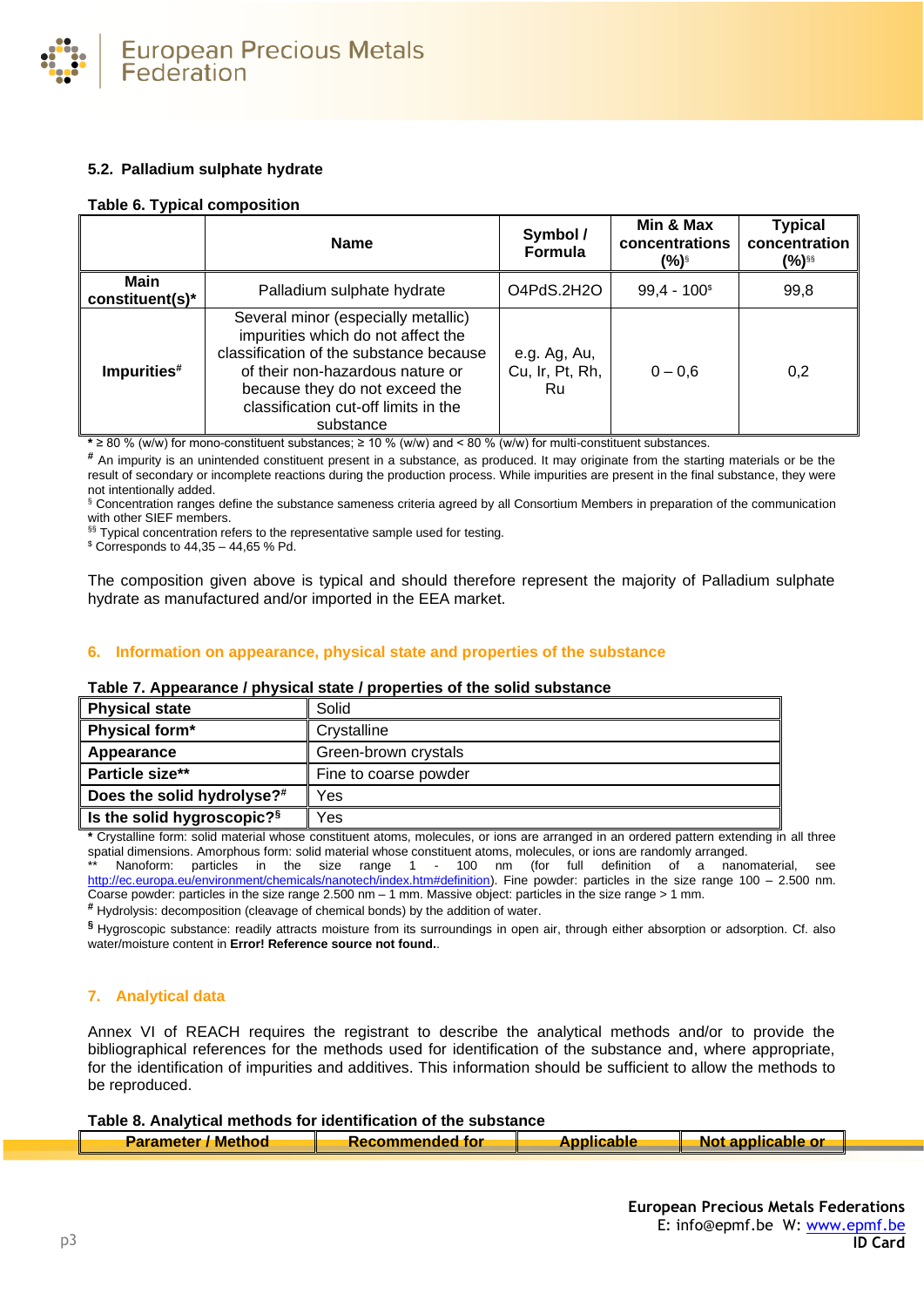

|                                                           | substance identification<br>and sameness check |   | not recommended |
|-----------------------------------------------------------|------------------------------------------------|---|-----------------|
| <b>Elemental analysis</b>                                 |                                                |   |                 |
| ICP (ICP-MS or ICP-OES)                                   | X                                              |   |                 |
| Atomic absorption<br>spectroscopy (AAS)                   |                                                |   |                 |
| Glow discharge mass<br>spectrometry (GDMS)                |                                                |   |                 |
| <b>Molecular analysis</b>                                 |                                                |   |                 |
| Infrared (IR) spectroscopy                                | X                                              |   |                 |
| Raman spectroscopy                                        |                                                |   |                 |
| <b>Mineralogical analysis</b>                             |                                                |   |                 |
| X-Ray Fluorescence (XRF)                                  |                                                | X |                 |
| X-Ray Diffraction (XRD)                                   | X                                              |   |                 |
| Morphology and particle sizing                            |                                                |   |                 |
| Electron microscopy (SEM,<br>TEM, REM)*#                  |                                                |   |                 |
| Laser diffraction*#                                       | X                                              |   |                 |
| Particle size by other means<br>(e.g. sieve analysis) $#$ |                                                |   |                 |
| Surface area by N-BET*#                                   | X                                              |   |                 |
| <b>Other</b>                                              |                                                |   |                 |
|                                                           |                                                |   |                 |

\* Analytical techniques particularly (but not exclusively) relevant for nanomaterials.

# The choice of the technique for particle size depends on the size of the material as manufactured/imported/placed on the market/used.

#### **8. Lead Registrant**

Heraeus Deutschland GmbH & Co. KG (Germany) is the Lead Registrant for Palladium sulphate. The EPMF will provide support to the Lead Registrant as laid down in the EPMF Agreement.

#### **9. REACH Strategy**

The table below presents the overall Registration Strategy for Palladium sulphate based on the information available to the EPMF by the date given above on the document.

The Registration Dossier will be prepared for the highest substance status (information requirements associated to a substance or Article 10 Registration being higher than an intermediate handled under strictly controlled conditions or Article 17 or 18 one) and associated tonnage band.

The recap below therefore reflects the scope of work of the EPMF for Palladium sulphate and sets the minimum and maximum set of information that will be gathered and/or produced when preparing the Registration Dossier for Palladium sulphate as described in this ID Card.

If higher information requirements are necessary, these can be included in the Registration dossier (if EPMF is made aware of these additional requirements in-time) as an update to the already submitted dossier.